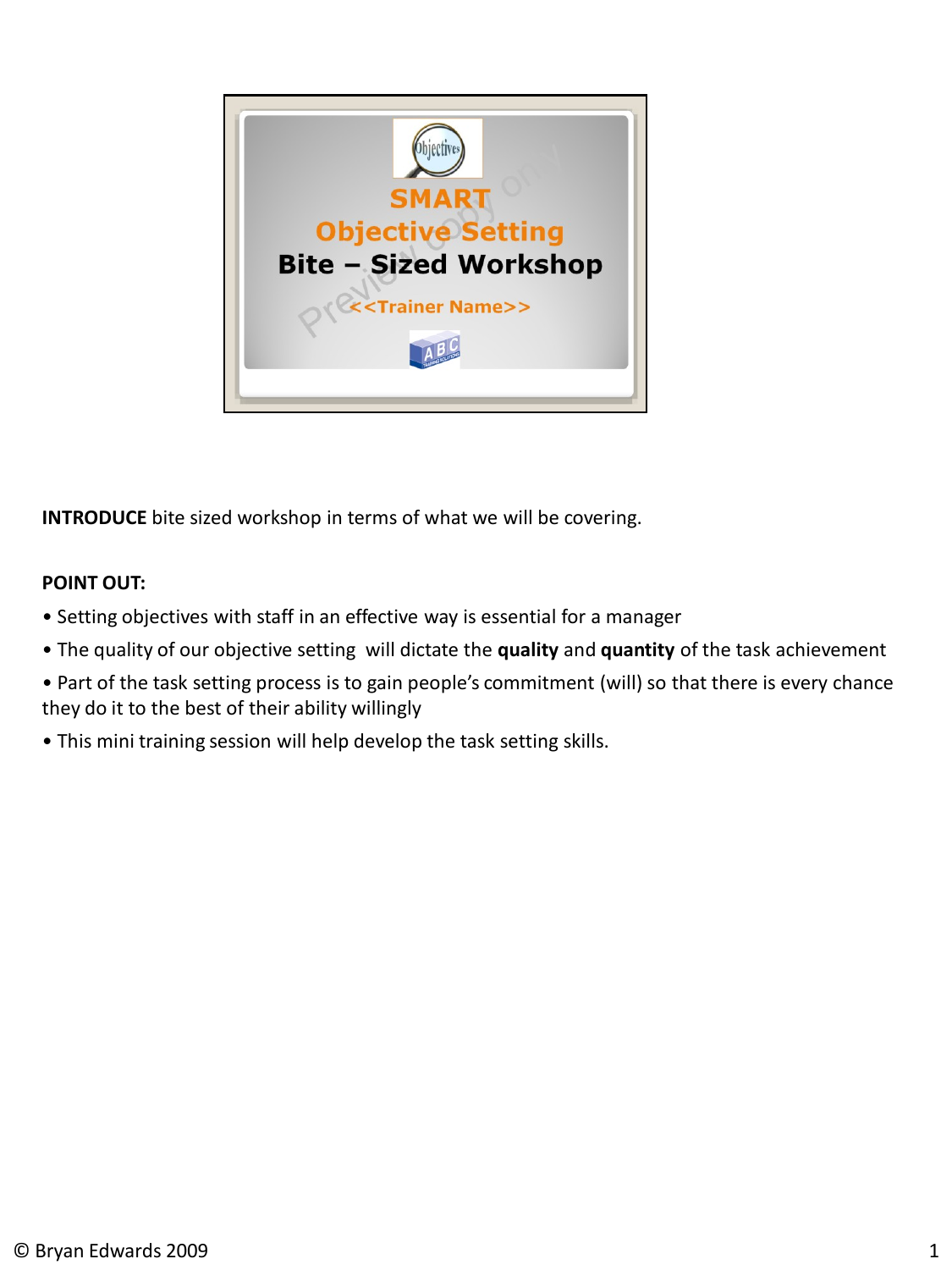

**ASK** delegates to imagine that they are the boss, and have set a staff member the following performance improvement objectives.

## **REVEAL** slide

Q What do you think of the first objective?

A Not very specific PLUS how do you know it's been achieved

Q What about Example 2?

A Better, more specific, but still not measurable.

Q Why is it important that it is measurable?

A Staff know exactly where they stand.

**ASK** the delegates 'what is their STANDARD of performance in answering the telephone - 1 ring?, 2 rings?, 3 rings? …….. **MENTION** :- Universal Parcel Service (UPS) in America have a standard of answering the phone **ON** or **BEFORE** the first ring - as this is in tune with the ethos of business of speed of operation!

#### **SUMMARISE:**

The word 'promptly' is an attempt at defining a standard, but is still open to interpretation.

Q So what do you think of Example 3?

A Good objective, however how achievable is it 'each and every time' – when only 2 people in the office, and one of them is in the toilet!. So we need to understand what exceptions are there to achievement, when we are prepared to accept a lower standard.

### **EMPHASISE:**

• They may feel that Example 3 is far too specific, dissecting work into far too much detail. However this objective was set by a line manager for a member of staff, and was taken from a completed appraisal form . People do do it!!

• Hopefully, these simple examples have helped paint a picture of what good objectives should contain.